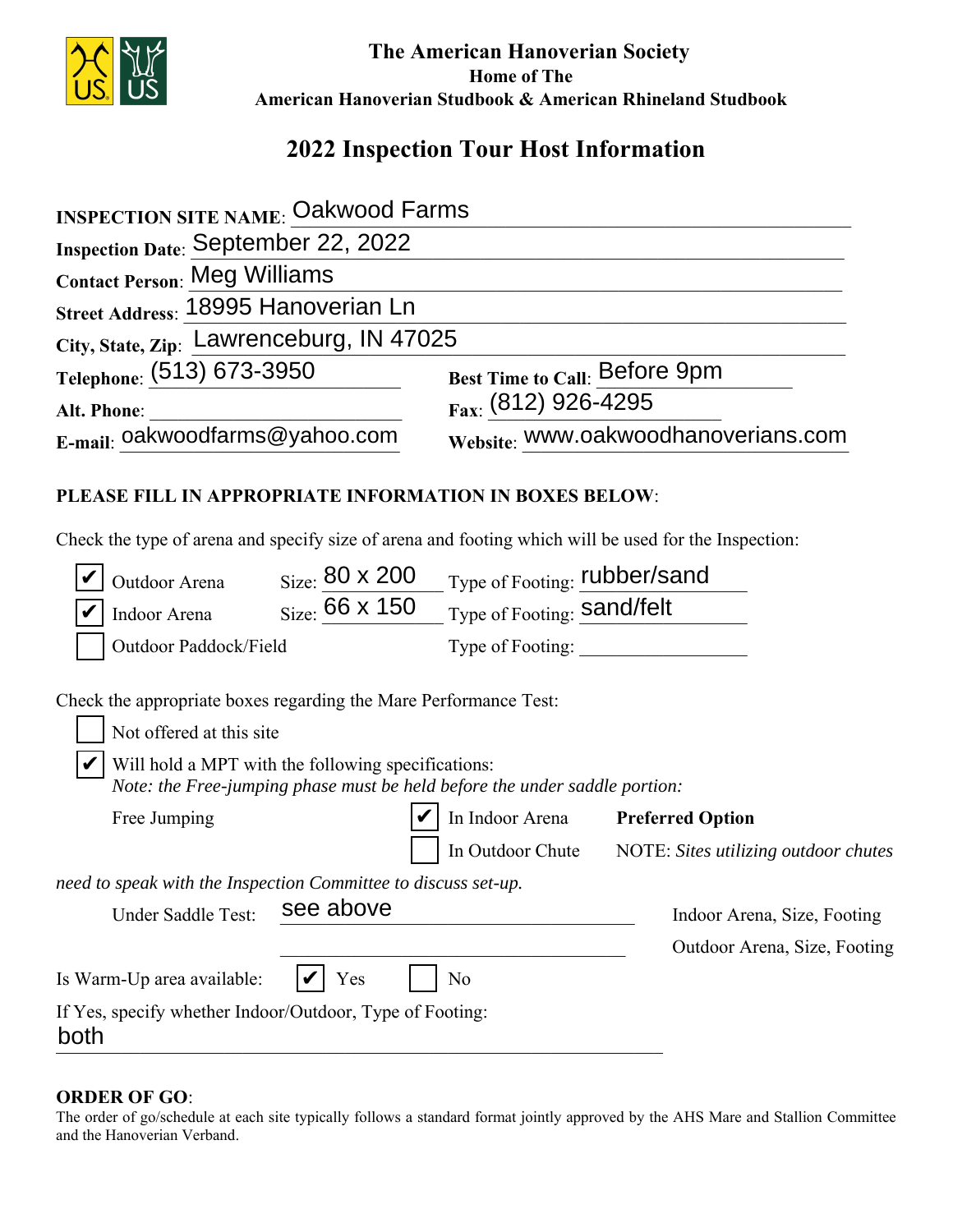- Registration
- Mare Performance Test Free Jumping
- Inspection of non-Hanoverian Mares
- Under saddle portion of the MPT
- Inspection of Hanoverian Mares
- Foal Presentations
- Futurity Classes

**TIME SCHEDULE:** *Note: The time schedule may be revised closer to the inspection date by the Site Host and the AHS Inspection Committee based upon site entries (number of horses) and the finalized travel schedule.* 

| Earliest Day/Arrival Time:                                                                                                                                                                                    |
|---------------------------------------------------------------------------------------------------------------------------------------------------------------------------------------------------------------|
| Registration Estimated Start Time: 7:30 am                                                                                                                                                                    |
| Inspection Estimated Start Time: 8:00 am                                                                                                                                                                      |
| Other Schedule Notes:                                                                                                                                                                                         |
| <b>HOST SITE DETAILS:</b><br><b>Stabling/Veterinarian/Fee Policy</b><br>Will Stabling be Available?<br>N <sub>o</sub><br>Yes<br><b>Yes</b><br>No<br>If yes, please answer the following: Is Stabling Limited? |
| Type of Stalls Available: permanent                                                                                                                                                                           |
| $_{\$}$ 50.00<br>Cost, if applicable:<br>/ per stall per night                                                                                                                                                |
| for the day<br>\$<br>$\frac{1}{2}$ 20.00<br>Grounds Fee if applicable<br>No Charge for Stabling<br>$\blacktriangleright$ per horse OR<br>Grounds Fee is<br>per owner OR<br>per trailer<br>no grounds fee      |
| Number of Stalls Available:                                                                                                                                                                                   |
| 30<br>(number) permanent stalls available on grounds                                                                                                                                                          |
| (number) temporary stalls available on grounds                                                                                                                                                                |
| (number) of permanent stalls available _____ miles from site                                                                                                                                                  |
| (number) of temporary stalls available _____ miles from site.                                                                                                                                                 |
| <b>Straw</b><br>Type of Bedding:                                                                                                                                                                              |
| Shavings                                                                                                                                                                                                      |
| Other (please specify)                                                                                                                                                                                        |
| Bedding/Hay available for purchase on grounds:<br>Yes<br>No.                                                                                                                                                  |

 $\_$  ,  $\_$  ,  $\_$  ,  $\_$  ,  $\_$  ,  $\_$  ,  $\_$  ,  $\_$  ,  $\_$  ,  $\_$  ,  $\_$  ,  $\_$  ,  $\_$  ,  $\_$  ,  $\_$  ,  $\_$  ,  $\_$  ,  $\_$  ,  $\_$  ,  $\_$  ,  $\_$  ,  $\_$  ,  $\_$  ,  $\_$  ,  $\_$  ,  $\_$  ,  $\_$  ,  $\_$  ,  $\_$  ,  $\_$  ,  $\_$  ,  $\_$  ,  $\_$  ,  $\_$  ,  $\_$  ,  $\_$  ,  $\_$  ,

If there are any additional stabling notes/restrictions, please explain: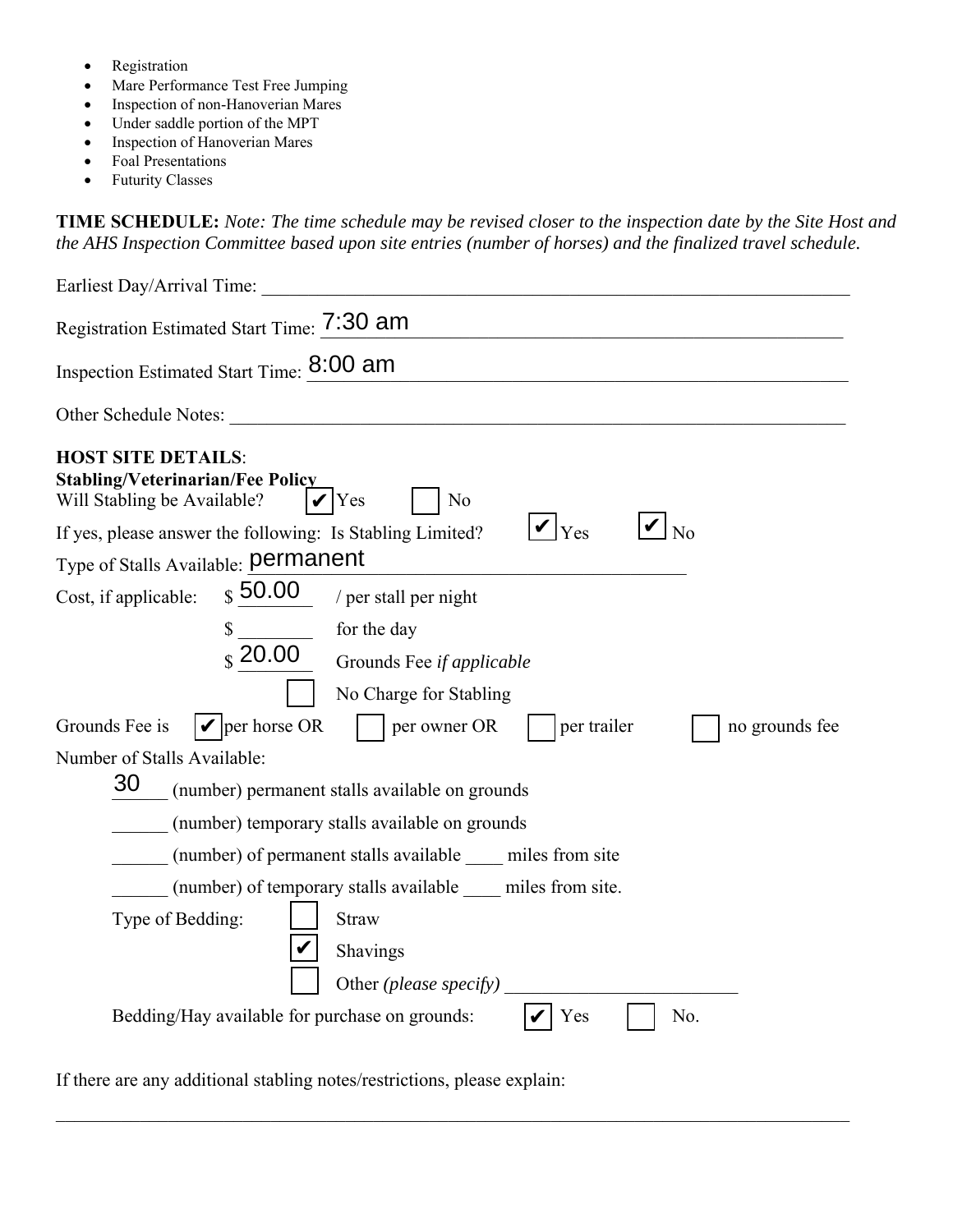If there are any restrictions regarding arrival schedule, please explain: Must arrive before 8:00 pm

| Make Stabling Checks Payable to: Oakwood Farms      |  |              |  |  |
|-----------------------------------------------------|--|--------------|--|--|
| Payment should be made: $X$ At time of reservations |  | Upon arrival |  |  |
| Refund policy: 48-hrs prior to inspection           |  |              |  |  |
| Name of Veterinarian who will be on call: Dr Fromme |  |              |  |  |
| Veterinarian's Telephone Number: (859) 962-7828     |  |              |  |  |

## **BRANDING**:

| It is the responsibility of the host to either provide or arrange for the provision of a blacksmith's forge. <i>Note:</i> |
|---------------------------------------------------------------------------------------------------------------------------|
| Due to damage to brands, charcoal fires, pipes, gas grills and/or acetylene torches will not be used in lieu of           |
| <i>a forge.</i> NO EXCEPTIONS.                                                                                            |
| Name of individual who will provide a blacksmith's forge: Meg Williams                                                    |

## **ACCOMMODATIONS**:

Please list two or three motels within easy travel distance of your inspection. We recommend including at least a couple of national chains such as Holiday Inn, Best Western, or Comfort Inn and Suites.

| Comfort Inn                                                                                                                                                                                                                                                                                                  |  | Phone: 812-539-3600          |  | Miles from Site: 9 |  |  |  |
|--------------------------------------------------------------------------------------------------------------------------------------------------------------------------------------------------------------------------------------------------------------------------------------------------------------|--|------------------------------|--|--------------------|--|--|--|
| <b>Quality INN</b>                                                                                                                                                                                                                                                                                           |  | Phone: 812-5372552           |  | Miles from Site: 9 |  |  |  |
| Double tree                                                                                                                                                                                                                                                                                                  |  | Phone: 812-539-8888          |  | Miles from Site:   |  |  |  |
| <b>OTHER INFORMATION:</b><br>This site will be limited to<br>number of horse OR                                                                                                                                                                                                                              |  | No Limit                     |  |                    |  |  |  |
| Health Requirements for incoming horses:<br>Coggins Test<br>Health Certificate                                                                                                                                                                                                                               |  | Other, explain on next line: |  |                    |  |  |  |
| For Purchase; OR<br>Compliments of Host<br>Will Food be Available? If Yes, Available<br>Food will not be available.<br>Spectator Seating Available Near Arena<br>No Dogs on Grounds;<br>Dogs welcome but must be leashed.<br>Parking Extensive<br>Parking Limited OR<br>Type of Parking Surface: Large Field |  |                              |  |                    |  |  |  |
|                                                                                                                                                                                                                                                                                                              |  |                              |  |                    |  |  |  |
| Any Restrictions on lengths of trailers coming in: If so, specify:                                                                                                                                                                                                                                           |  |                              |  |                    |  |  |  |